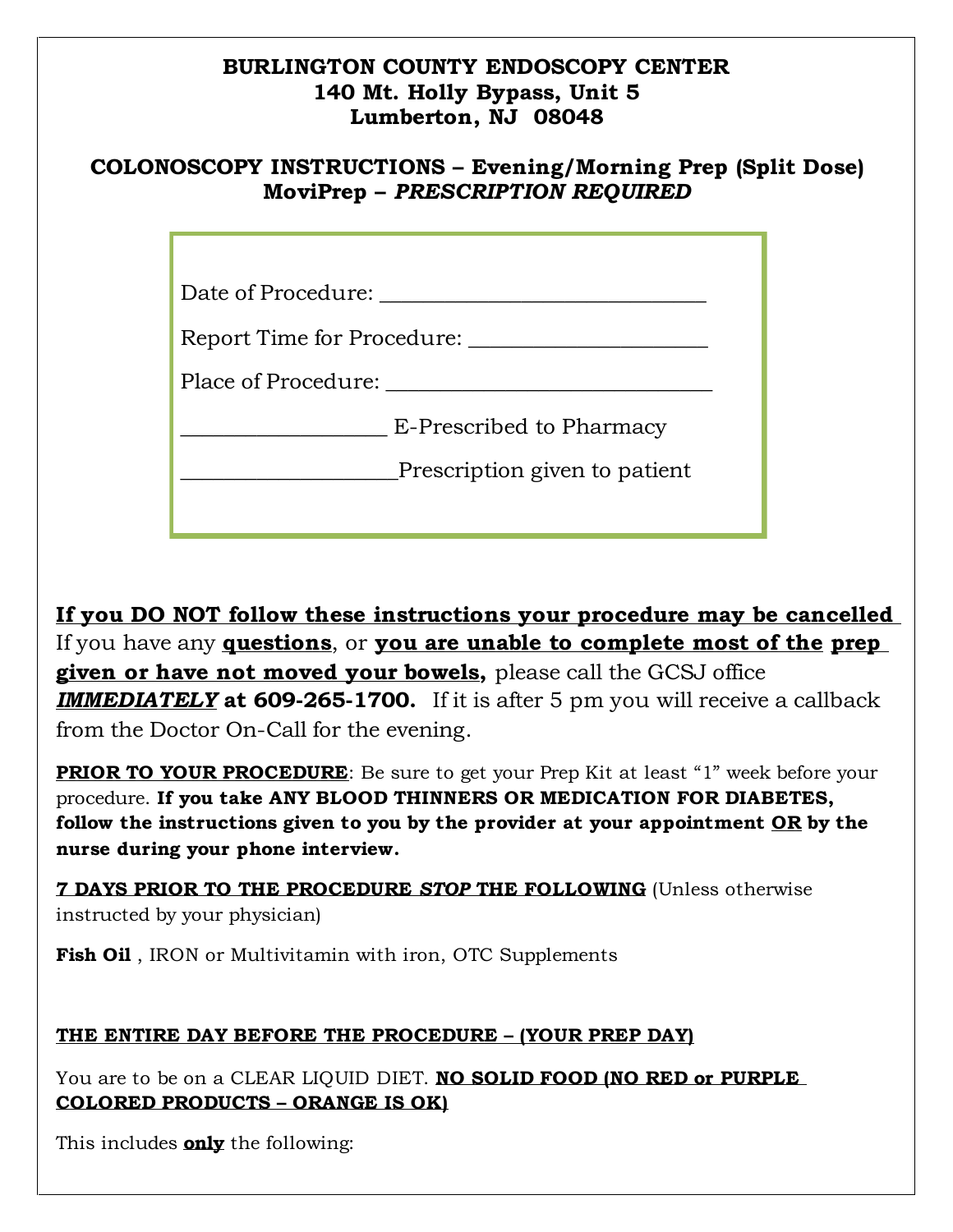- 1. Water
- 2. Clear Broth: chicken, beef, vegetable
- 3. Clear juices: apple, white grape, white cranberry
- **4.** Soft drinks: soda, Gatorade, lemonade- **NO RED OR PURPLE**
- 5. Coffee or tea: (hot or iced) **NO CREAM, MILK, or POWDERED CREAMER**

#### 6. Jell-O- **NO RED OR PURPLE**

7. Popsicles (without fruit or cream), lemon sorbet, Italian Ice

#### **START PREP: Plan on being at home during your prep. For your comfort you may use Vaseline or moistened baby wipes around the anal area.** *PLEASE FOLLOW OUR INSTRUCTIONS,* **DO NOT follow the instructions on the box.**

**Begin** the prep between 5:00 pm and 7:00 pm (day prior to the procedure)

- 1. Empty (1) Pouch A and (1) Pouch B into the disposable container.
- 2. Add lukewarm drinking water (or you may use clear liquid of your choice at room temperature *instead of water*) to the top line of the container. Mix to dissolve. If preferred, mix solution ahead of time and refrigerate prior to drinking. The reconstituted solution should be used within 24 hours. Chilling the prep may make it easier to drink. Using a straw is helpful as well.
- 3. The MoviePrep container is divided by 4 marks. Every 15 minutes, drink the solution down to the next mark (approximately 8 ounces) until the full container is finished.

After drinking the contents of the first container, follow the above instructions for mixing your second dose, then refrigerate overnight.

Try to be up and about (active) as much as possible while drinking the solution. You may continue to drink clear liquids from the list during the prep time the evening before your procedure. It is important for you to prevent yourself from becoming dehydrated so KEEP DRINKING THE RECOMMENDED CLEAR LIQUIDS up **until midnight.**

**NO SMOKING CIGARETTES OR SMOKING MARIJUANA, INGESTING OF MARIJUANA, MEDICINAL MARIJUANA OR EDIBLES. NO HARD CANDY, LIFESAVERS, MINTS, OR GUM\*\*\*\*\*\*\*\*\*\*\*\*\*\*\*\***